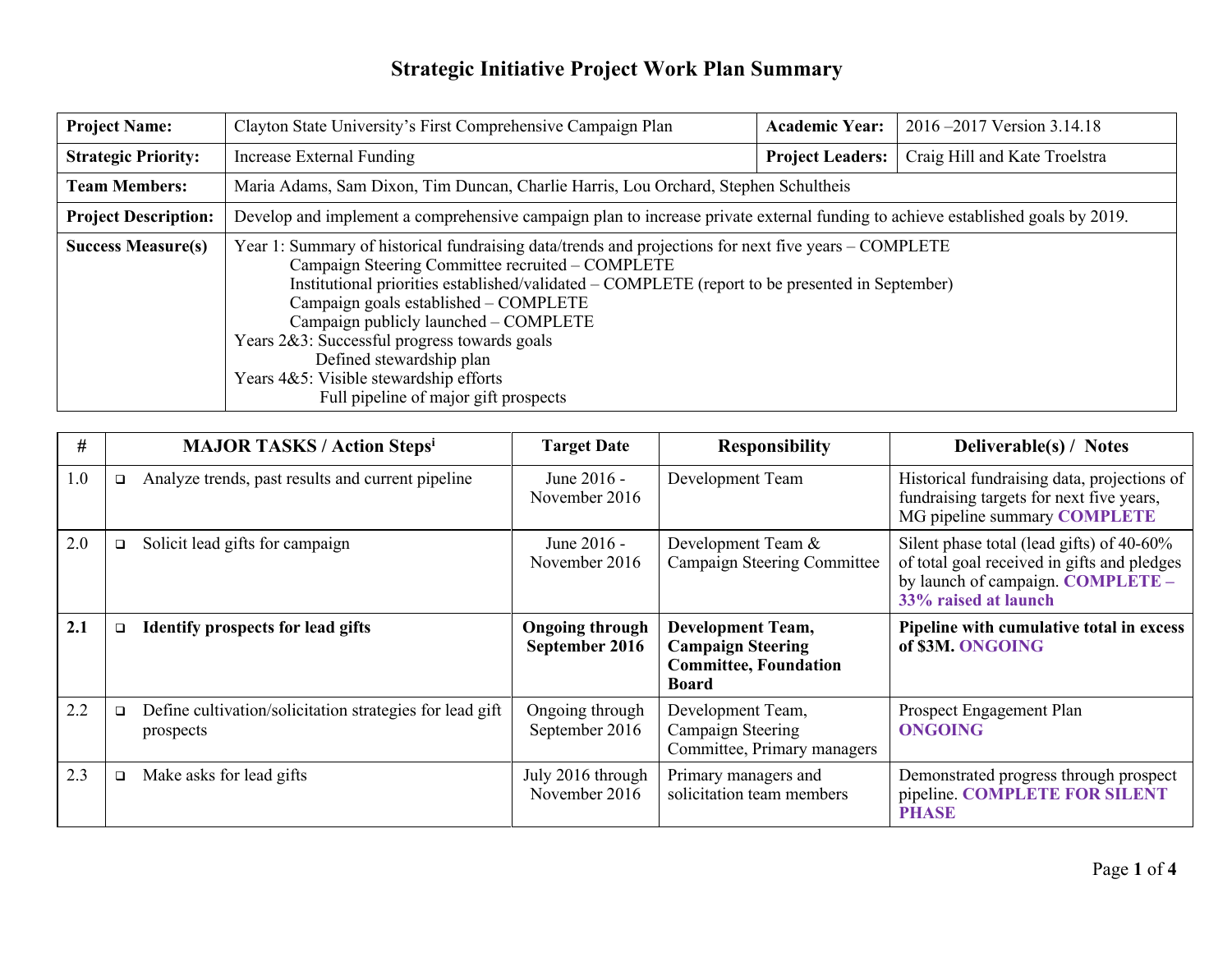| $\#$ |        | <b>MAJOR TASKS / Action Stepsi</b>                                                                                                            | <b>Target Date</b>                           | <b>Responsibility</b>                                                                    | Deliverable(s) / Notes                                                                                                                                                            |
|------|--------|-----------------------------------------------------------------------------------------------------------------------------------------------|----------------------------------------------|------------------------------------------------------------------------------------------|-----------------------------------------------------------------------------------------------------------------------------------------------------------------------------------|
| 2.4  | $\Box$ | Close lead gifts                                                                                                                              | July 2016 through<br>November 2016           | Primary managers and<br>solicitation team members                                        | Pledges booked. COMPLETE FOR<br><b>SILENT PHASE</b>                                                                                                                               |
| 3.0  | $\Box$ | Recruit and train campaign volunteers                                                                                                         | September 2016 -<br>November 2016            | <b>Development Team and</b><br><b>Campaign Chair</b>                                     | Recruit campaign steering committee<br>comprised of 7-12 engaged volunteers<br>who have already made a MG<br>commitment to the campaign.<br><b>COMPLETE - 8 members recruited</b> |
| 3.1  | $\Box$ | Identify prospective steering committee members                                                                                               | July 15, 2016                                | Development Team,<br>Campaign Chair, President,<br><b>Development Committee</b><br>Chair | Identified pool of 15-20 potential<br>steering committee members who have<br>made or will make significant<br>commitment to the campaign.<br><b>COMPLETE</b>                      |
| 3.2  | $\Box$ | Finalize job description for campaign volunteers                                                                                              | July 15, 2016                                | Development Team and<br>Campaign Chair                                                   | <b>Job Description. COMPLETE</b>                                                                                                                                                  |
| 3.3  | $\Box$ | Recruit campaign steering committee members                                                                                                   | July 2016 -<br>November 2016                 | VPUA, President, Campaign<br>Chair, Development<br>Committee Chair                       | Campaign Steering Committee of 7-10<br>members. COMPLETE                                                                                                                          |
| 3.4  | $\Box$ | Hold first meeting of steering committee                                                                                                      | October or<br>November 2016                  | VPUA and Campaign Chair                                                                  | Meeting date and agenda set.<br><b>COMPLETE – First meeting was in</b><br><b>April</b>                                                                                            |
| 4.0  | $\Box$ | Gather internal stakeholder input regarding<br>institutional needs/priorities utilizing final<br>strategic plan as a framework for discussion | <b>October 2016 -</b><br><b>March 2017</b>   | <b>Development Team</b>                                                                  | Establish priority needs of the<br>institution as a whole. COMPLETE                                                                                                               |
| 4.1  | $\Box$ | Identify general institutional priorities                                                                                                     | October 2016                                 | Development Team                                                                         | Listing of 5-7 focus areas. COMPLETE                                                                                                                                              |
| 4.2  | $\Box$ | Hold internal stakeholder meetings                                                                                                            | October $2016 -$<br>February 2017            | Development Team,<br>Academic Affairs, Student<br>Affairs                                | Reports of prioritized focus areas by<br>department/area. COMPLETE                                                                                                                |
| 4.3  | O.     | Compile/analyze/validate results                                                                                                              | February 2017<br>Revised date<br>September 1 | Development Team and<br>President                                                        | Executive report to present to Campaign<br>Steering Committee, Foundation Board,<br>and Cabinet. Report done verbally.                                                            |
| 4.4  | $\Box$ | Integrate into case statement                                                                                                                 | February 2017                                | Development Team                                                                         | Case Statement document for donors.<br><b>COMPLETE</b>                                                                                                                            |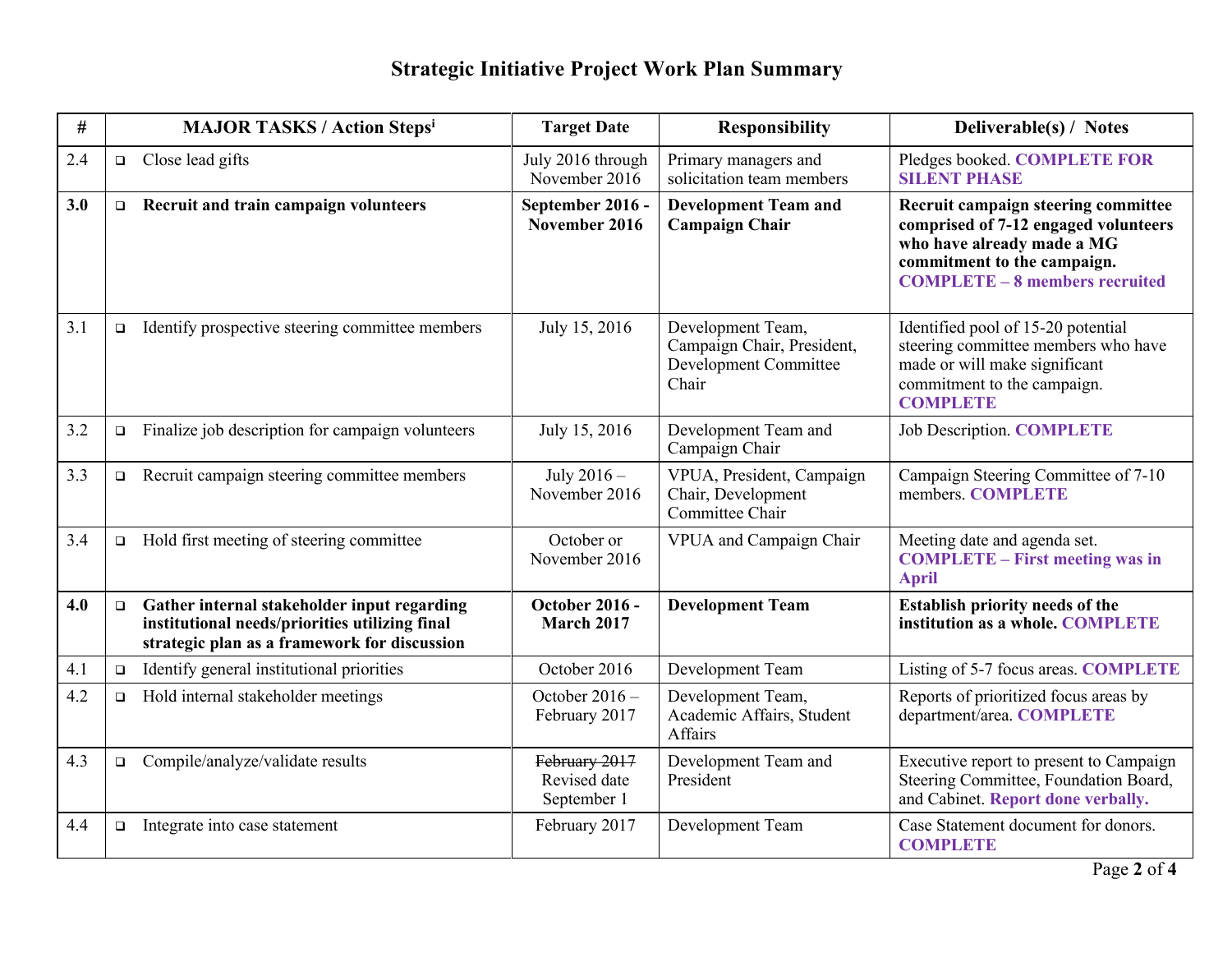| #   | <b>MAJOR TASKS / Action Stepsi</b> |                                                                                                                 | <b>Target Date</b>                     | <b>Responsibility</b>                                                                    | Deliverable(s) / Notes                                                                                                                                                                                             |
|-----|------------------------------------|-----------------------------------------------------------------------------------------------------------------|----------------------------------------|------------------------------------------------------------------------------------------|--------------------------------------------------------------------------------------------------------------------------------------------------------------------------------------------------------------------|
| 5.0 | $\Box$                             | Set goals and benchmarks                                                                                        | December 2016                          | <b>Campaign Steering</b><br><b>Committee, Foundation</b><br>Board, & Development<br>Team | Set Overall Goal, Annual Fund Goal,<br>Planned Gift Goal, Alumni<br><b>Participation Goal. COMPLETE with</b><br>exception of alumni participation goal.                                                            |
| 5.1 | $\Box$                             | Using projections developed earlier, recommend<br>goal and framework for gift counting to Steering<br>Committee | November 2016                          | Development Team &<br>President                                                          | Overall goal, AF goal, PG goal, Alumni<br>participation goal set for campaign;<br>Framework for counting gifts.<br><b>COMPLETE</b> with the exception of<br>alumni participation goal.                             |
| 5.2 | $\Box$                             | Work with Marketing and Communications to<br>develop a campaign communications plan                             | November 2016                          | Development Team &<br>MarComm Team                                                       | Plan for campaign communications<br><b>ONGOING</b>                                                                                                                                                                 |
| 5.2 | $\Box$                             | Present goal to Foundation Board for Approval                                                                   | December 2016                          | VPUA, Campaign Steering<br>Committee, Development<br>Committee                           | Accepted goal for campaign.<br><b>COMPLETE</b>                                                                                                                                                                     |
| 6.0 | $\Box$                             | Launch campaign                                                                                                 | Spring 2017                            | <b>Campaign Steering</b><br><b>Committee, Foundation</b><br>Board, & Development<br>Team | Video. COMPLETE - rather than a<br>video we chose to focus on the website<br>as a whole. A program involving<br>campus leadership, volunteer, faculty,<br>and students was held with nearly 90<br>in attendance.   |
| 7.0 | $\Box$                             | Update University community on milestones and<br>progress of campaign                                           | <b>Ongoing Spring</b><br>$2017 - 2019$ | Development Team &<br>MarComm Team                                                       | <b>ONGOING-</b> as of 10/24/18 we have<br>officially surpassed \$12mil goal. This<br>will not be announce publicly as we<br>will continue to raise funds through<br><b>June 19 then make final</b><br>announcement |
| 8.0 |                                    | Solicit major gifts                                                                                             |                                        |                                                                                          | <b>ONGOING-18/19 Founder's</b><br><b>Common, Fayette facility, Heritage</b><br><b>Bank Capstone</b>                                                                                                                |
| 8.1 | $\Box$                             | Identify prospects for major gifts                                                                              | Ongoing through<br>September 2019      | Development Team,<br>Campaign Steering<br>Committee, Foundation Board                    | Pipeline with cumulative total in excess<br>of overall goal. COMPLETE AND<br><b>ONGOING</b>                                                                                                                        |